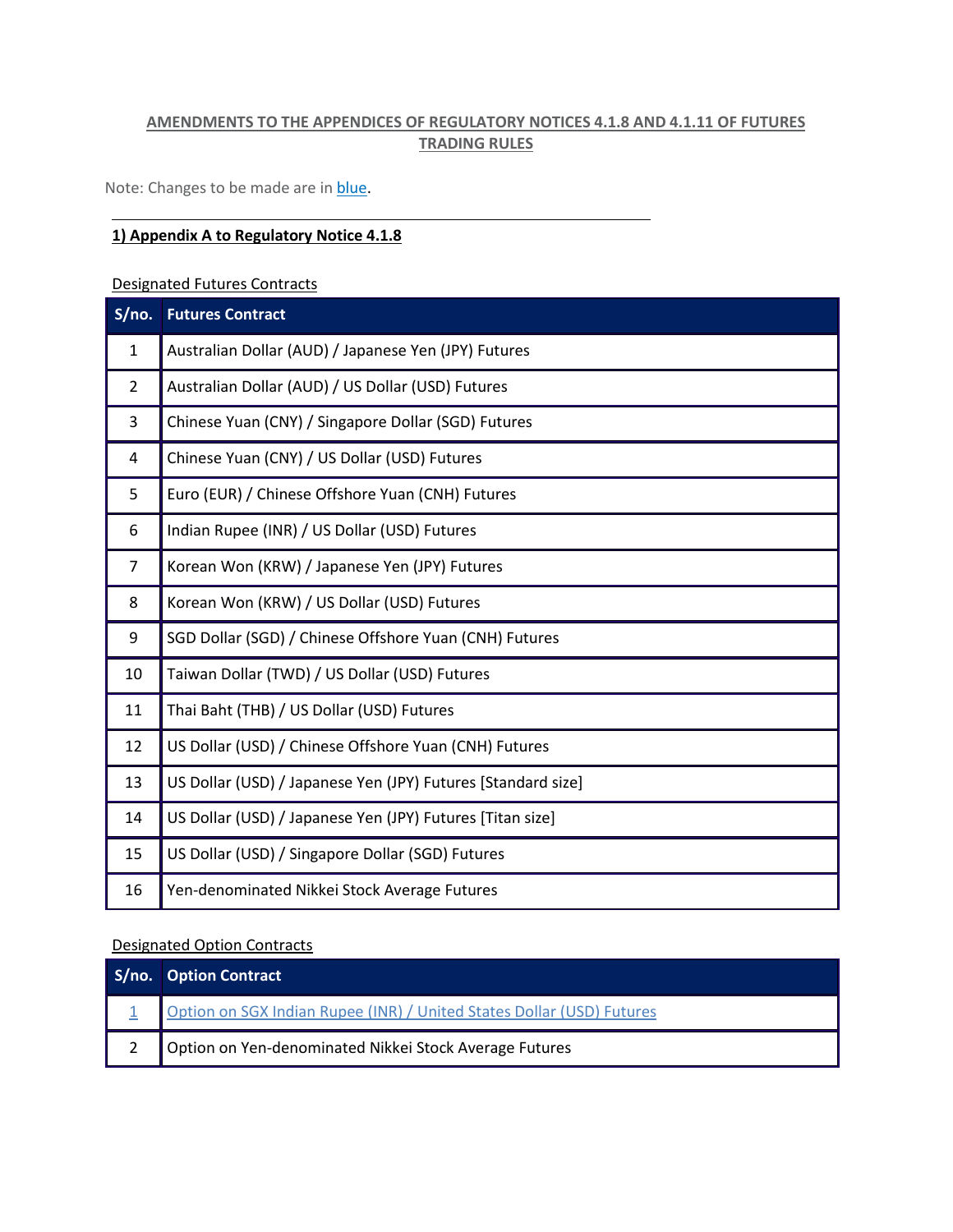# **2) Appendix A to Regulatory Notice 4.1.11**

## Minimum Volume Thresholds for NLTS

| <b>Contract</b>                                   | <b>Minimum Volume Threshold (Lots)</b>                                                                |
|---------------------------------------------------|-------------------------------------------------------------------------------------------------------|
| <b>Eurodollar Futures and Options</b>             | 500                                                                                                   |
| <b>Euroyen Libor Futures</b>                      | Contract maturity up to 2 years: 500<br>Contract maturity beyond 2 years: 100<br>Spread/Strategy: 100 |
| <b>Euroyen Libor Options</b>                      | Outrights: 200<br>Spread/Strategy: 100                                                                |
| <b>Euroyen Tibor Futures</b>                      | Contract maturity up to 2 years: 500<br>Contract maturity beyond 2 years: 100<br>Spread/Strategy: 100 |
| <b>Euroyen Tibor Options</b>                      | Outrights: 200<br>Spread/Strategy: 100                                                                |
| <b>JADE CPO Futures</b>                           | 20                                                                                                    |
| Mini JGB Futures and Options                      | 100                                                                                                   |
| Mini Nikkei 225 Index Futures                     | 50                                                                                                    |
| MSCI Asia APEX 50 Index Futures                   | 50                                                                                                    |
| <b>MSCI India Index Futures</b>                   | 50                                                                                                    |
| <b>MSCI Indonesia Index Futures</b>               | 50                                                                                                    |
| <b>MSCI Malaysia Index Futures</b>                | 50                                                                                                    |
| <b>MSCI Philippines Index Futures</b>             | 50                                                                                                    |
| <b>MSCI Singapore Index Futures</b>               | 50                                                                                                    |
| <b>MSCI Singapore Index Options</b>               | 25                                                                                                    |
| <b>MSCI Taiwan Index Futures</b>                  | 50                                                                                                    |
| <b>MSCI Taiwan Index Options</b>                  | 25                                                                                                    |
| <b>MSCI Thailand Index Futures</b>                | 50                                                                                                    |
| Nikkei 225 Index Futures                          | 50                                                                                                    |
| Nikkei 225 Index Options                          | 25                                                                                                    |
| Nikkei Stock Average Dividend Point Index Futures | 25                                                                                                    |
| SGX API 4 FOB Richards Bay Coal Futures           | 10                                                                                                    |
| SGX API 5 FOB Newcastle Coal Futures              | 10                                                                                                    |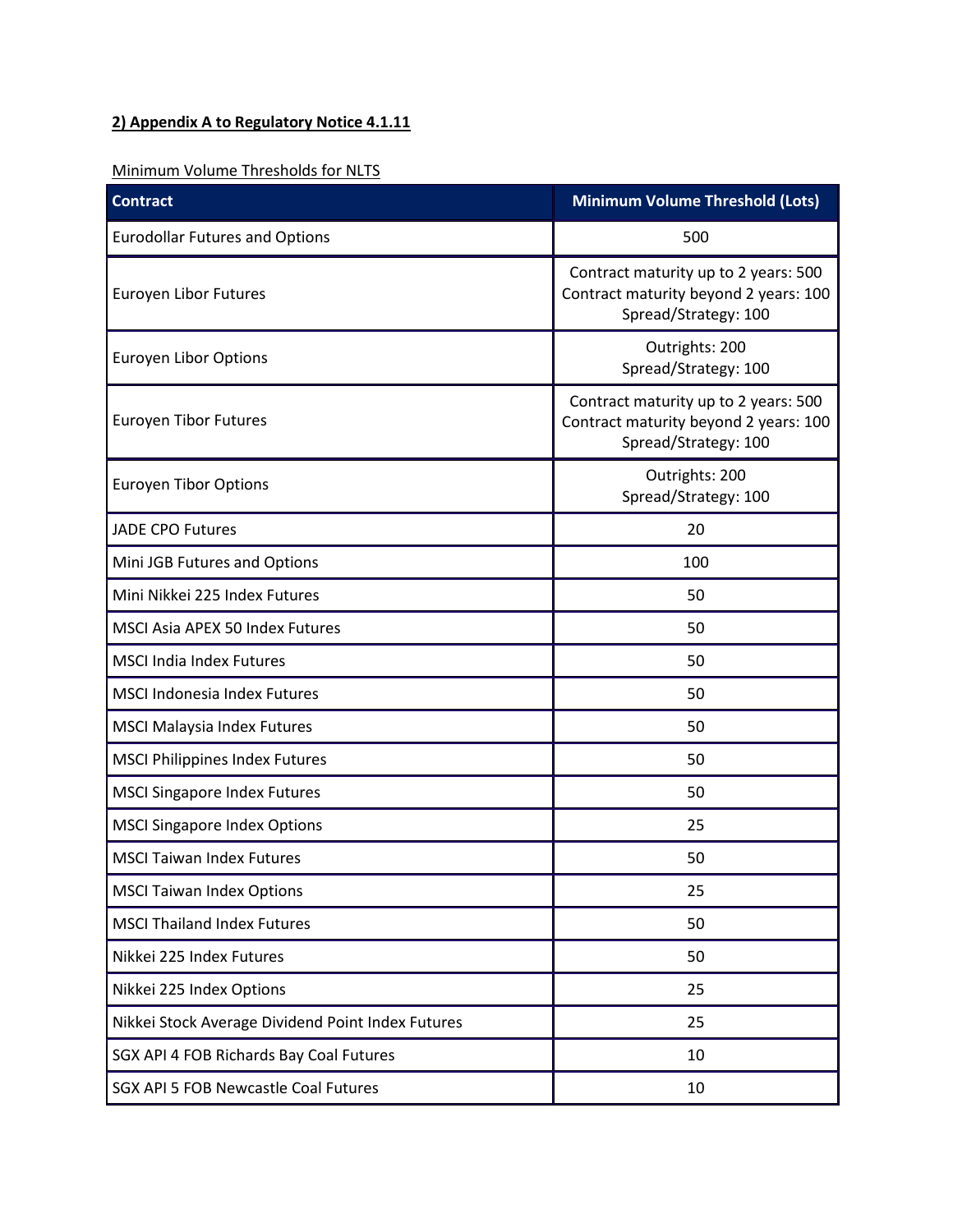| SGX API 8 CFR China Coal Index Futures                                             | 10             |
|------------------------------------------------------------------------------------|----------------|
| <b>SGX AUD/JPY Futures</b>                                                         | 50             |
| <b>SGX AUD/USD Futures</b>                                                         | 50             |
| SGX Baltic Capesize Time Charter Average (4 routes) Futures                        | 5              |
| SGX Options on Baltic Capesize Time Charter Average (4<br>routes) Futures Contract | 5              |
| SGX Baltic Capesize Time Charter Average (5 routes) Futures                        | 5              |
| SGX Options on Baltic Capesize Time Charter Average (5<br>routes) Futures          | 5              |
| SGX Baltic Capesize Voyage C5 Route Futures Contract                               | $\overline{2}$ |
| SGX Baltic Handysize Time Charter Average Futures                                  | 5              |
| SGX Options on Baltic Handysize Time Charter Average<br><b>Futures Contract</b>    | 5              |
| SGX Baltic Panamax Time Charter Average Futures                                    | 5              |
| SGX Options on Baltic Panamax Time Charter Average Futures<br>Contract             | 5              |
| SGX Baltic Supramax Time Charter Average Futures                                   | 5              |
| SGX Options on Baltic Supramax Time Charter Average<br><b>Futures Contract</b>     | 5              |
| <b>SGX CNY/SGD Futures</b>                                                         | 20             |
| <b>SGX CNY/USD Futures</b>                                                         | 20             |
| <b>SGX EUR/CNH Futures</b>                                                         | 20             |
| <b>SGX FOB Singapore SLInG LNG Futures</b>                                         | 10             |
| SGX FTSE China A50 Index Futures                                                   | 50             |
| <b>SGX FTSE China A50 Index Options</b>                                            | 25             |
| <b>SGX Fuel Oil futures</b>                                                        | 10             |
| SGX Hot-Rolled Coil (HRC) Steel CFR ASEAN Index Futures                            | 5              |
| SGX ICIS LLDPE CFR China Index Futures                                             | 5              |
| SGX ICIS LLDPE CFR S.E.Asia Index Futures                                          | 5              |
| SGX ICIS PP Flat Yarn (Raffia) CFR China Index Futures                             | 5              |
| SGX ICIS PP Flat Yarn (Raffia) CFR S.E.Asia Index Futures                          | 5              |
| SGX IHS McCloskey Indonesian Sub-Bit FOB Index Futures                             | 10             |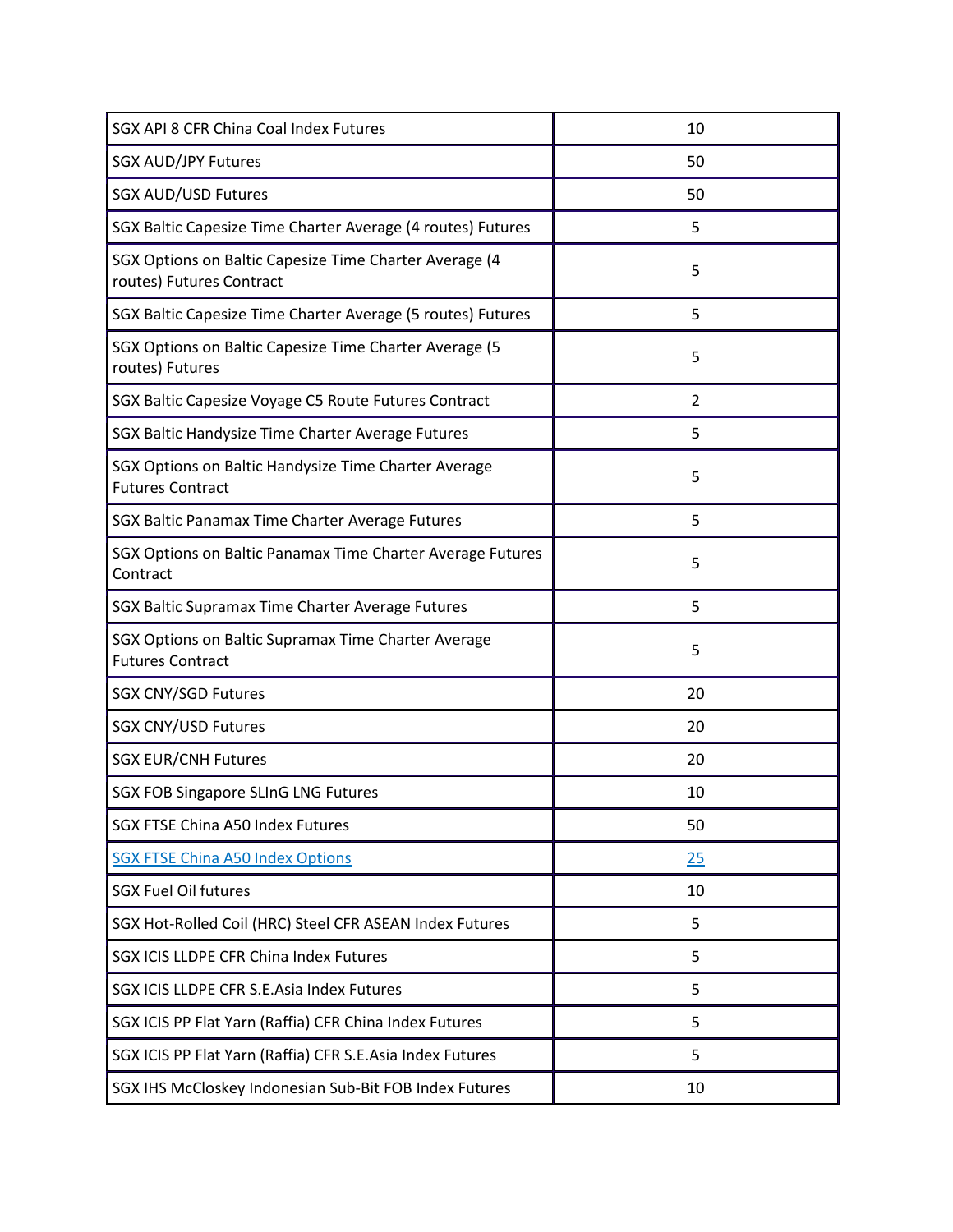| <b>SGX INR/USD Futures</b>                                 | 50             |
|------------------------------------------------------------|----------------|
| <b>SGX Option on INR/USD Futures</b>                       | 50             |
| <b>SGX KRW/JPY Futures</b>                                 | 50             |
| <b>SGX KRW/USD Futures</b>                                 | 50             |
| SGX MB Iron Ore CFR China (58% FE Fines) Index Futures     | 5              |
| <b>SGX MSCI China Free Index Futures</b>                   | 50 lots        |
| SGX MSCI China Free Index Options                          | 25 lots        |
| SGX Nifty 50 Index Futures                                 | 50             |
| SGX Nifty 50 Index Options                                 | 25             |
| <b>SGX Nifty Bank Index Futures</b>                        | 50             |
| <b>SGX Nifty CPSE Index Futures</b>                        | 50             |
| <b>SGX Nifty IT Index Futures</b>                          | 50             |
| SGX Nifty Midcap 50 Index Futures                          | 50             |
| SGX Panamax Route P2A Timecharter Futures Contract         | $\overline{2}$ |
| SGX Panamax Route P3A Timecharter Futures Contract         | $\overline{2}$ |
| SGX PLATTS Benzene FOB Korea Futures Contract              | 5              |
| <b>SGX Platts Dated Brent Index Futures</b>                | 5              |
| SGX Platts Gasoil FOB Singapore Index Futures              | 5              |
| SGX Platts Iron Ore CFR China (Lump Premium) Index Futures | 5              |
| SGX Platts Kerosene FOB Singapore Index Futures            | 5              |
| SGX Platts Naphtha CFR Japan Index Futures                 | 5              |
| <b>SGX PLATTS PX CFR China Index Futures</b>               | 5              |
| SGX Platts Singapore Fuel Oil 180cst Index Futures         | 5              |
| SGX Platts Singapore Fuel Oil 380cst Index Futures         | 5              |
| <b>SGX Robusta Coffee Futures</b>                          | 40             |
| <b>SGX SGD/CNH Futures</b>                                 | 20             |
| SGX Singapore Regrade Spread Futures                       | 5              |
| <b>SGX Singapore Visco Spread Futures</b>                  | 5              |
| <b>SGX THB/USD Futures</b>                                 | 50             |
| SGX TSI CFR China Premium JM25 Coking Coal Futures         | 5              |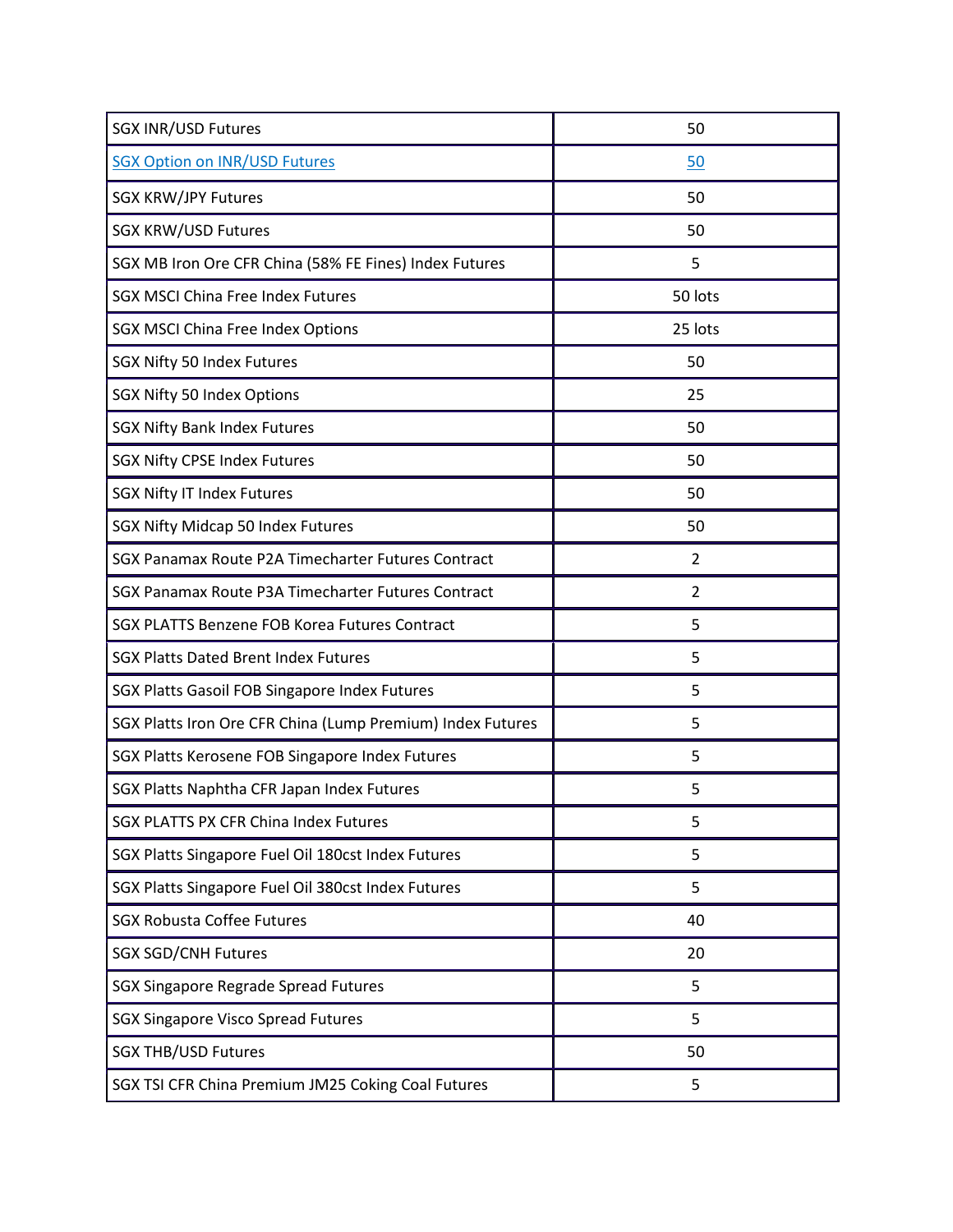| SGX TSI FOB Australia Premium Coking Coal Futures                                            | 5  |
|----------------------------------------------------------------------------------------------|----|
| SGX TSI Iron Ore CFR China (58% FE Fines) Index Futures                                      | 5  |
| SGX TSI Iron Ore CFR China (62% Fe Fines) Index Futures                                      | 5  |
| SGX Options on TSI Iron Ore CFR China (62% FE Fines) Index<br><b>Futures Option Contract</b> | 5  |
| <b>SGX TWD/USD Futures</b>                                                                   | 50 |
| <b>SGX USD/CNH Futures</b>                                                                   | 20 |
| SGX USD/JPY Futures (Standard)                                                               | 20 |
| SGX USD/JPY Futures (Titan)                                                                  | 20 |
| <b>SGX USD/SGD Futures</b>                                                                   | 50 |
| SGX USEP Quarterly Base Load Electricity Futures                                             | 10 |
| <b>SICOM RSS 3 Rubber Contract</b>                                                           | 60 |
| SICOM TSR 20 Rubber Contract                                                                 | 60 |
| <b>Straits Times Index Futures</b>                                                           | 50 |
| USD Nikkei Index Futures                                                                     | 50 |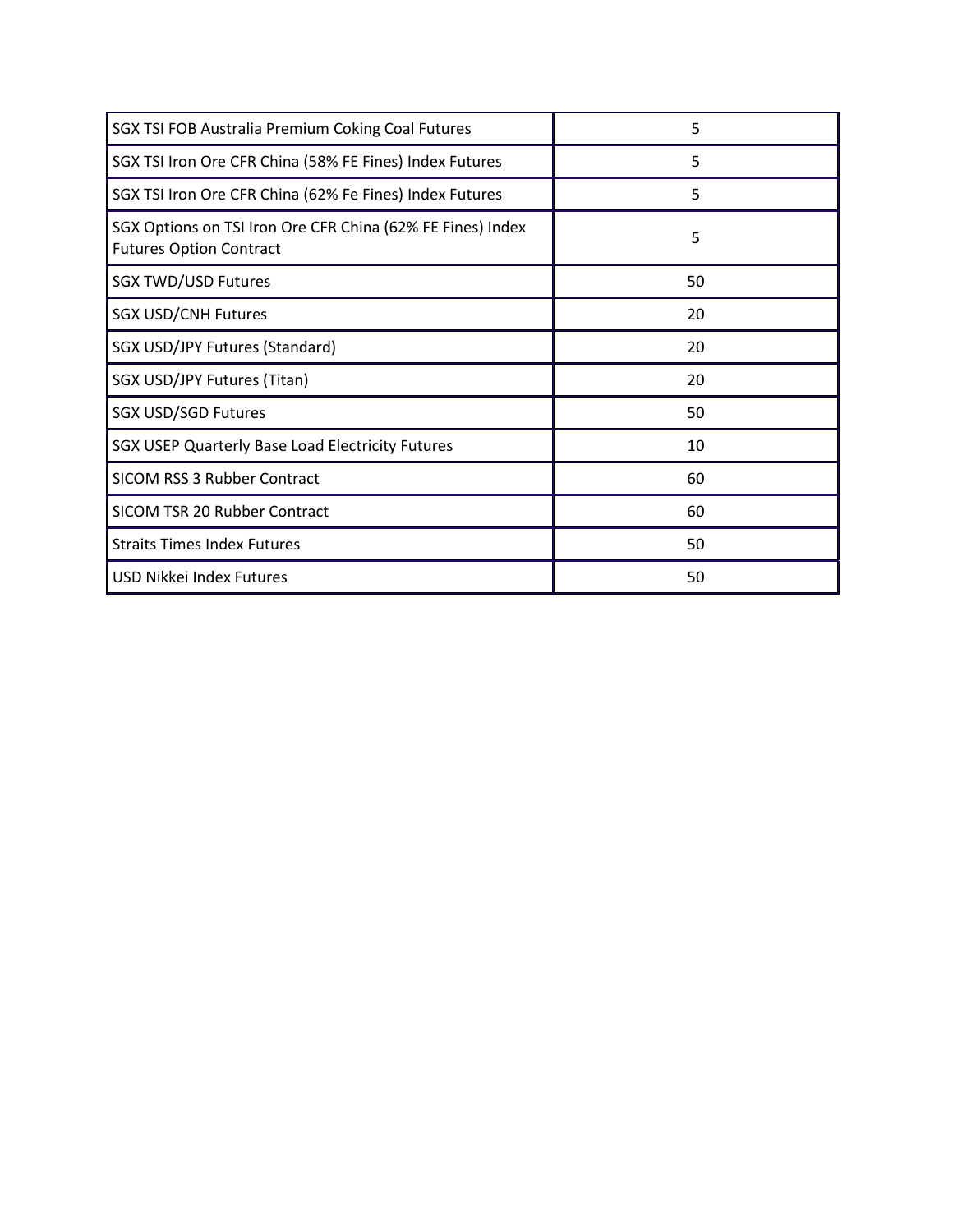# **3) Appendix B to Regulatory Notice 4.1.11**

### Minimum Tick Schedule for Negotiated Large Trades

| <b>Contract</b>                                           | <b>Market Tick Size</b>                                                                                                             | <b>NLT Tick Size</b>               |
|-----------------------------------------------------------|-------------------------------------------------------------------------------------------------------------------------------------|------------------------------------|
| <b>Eurodollar Futures and</b><br>Options                  | Spot<br>0.0025 points (US\$6.25)<br>Subsequent contract months<br>0.0050 points (US\$12.50)                                         | All<br>0.0001 points (US\$0.25)    |
| Euroyen Libor Futures                                     | Spot and subsequent 3 contract<br>months<br>0.0025 points (¥625)<br>5 <sup>th</sup> contract month onwards<br>0.005 points (¥1,250) | All<br>0.001 points (¥250)         |
| <b>Euroyen Libor Options</b>                              | 0.005 points (¥1,250)                                                                                                               | 0.001 points (¥250)                |
| <b>Euroyen Tibor Futures</b>                              | Spot and subsequent 3 contract<br>months<br>0.0025 points (¥625)<br>5 <sup>th</sup> contract month onwards<br>0.005 points (¥1,250) | All<br>0.001 points (¥250)         |
| <b>Euroyen Tibor Options</b>                              | 0.005 points (¥1,250)                                                                                                               | 0.001 points (¥250)                |
| Mini JGB Futures and<br>Options                           | ¥0.01 per ¥100 face value<br>(41,000)                                                                                               | ¥0.01 per ¥100 face value (¥1,000) |
| Mini Nikkei 225 Index<br><b>Futures</b>                   | 1 index point (¥100)                                                                                                                | 0.01 index points (¥1)             |
| MSCI Asia APEX 50 Index<br><b>Futures</b>                 | 0.5 index points (US\$25)                                                                                                           | 0.01 index points (US\$0.50)       |
| <b>MSCI India Index Futures</b>                           | 0.2 index points (US\$10)                                                                                                           | 0.01 index points (US\$0.50)       |
| MSCI Indonesia Index<br><b>Futures</b>                    | 5 index points (US\$10)                                                                                                             | 0.01 index points (US\$0.02)       |
| <b>MSCI Malaysia Index Futures</b>                        | 0.25 index points (USD\$5)                                                                                                          | 0.01 index points (US\$0.20)       |
| <b>MSCI Philippines Index</b><br><b>Futures</b>           | 1 index point (US\$10)                                                                                                              | 0.01 index points (US\$0.10)       |
| <b>MSCI Singapore Index</b><br><b>Futures and Options</b> | 0.05 index points (S\$5)                                                                                                            | 0.01 index points (S\$1)           |
| <b>MSCI Taiwan Index Futures</b>                          | 0.1 index points (US\$10)                                                                                                           | 0.01 index points (US\$1)          |
| <b>MSCI Taiwan Index Options</b>                          | 0.01 index points (US\$1)                                                                                                           | 0.01 index points (US\$1)          |
| <b>MSCI Thailand Index Futures</b>                        | 0.25 index points (US\$5)                                                                                                           | 0.01 index points (US\$0.20)       |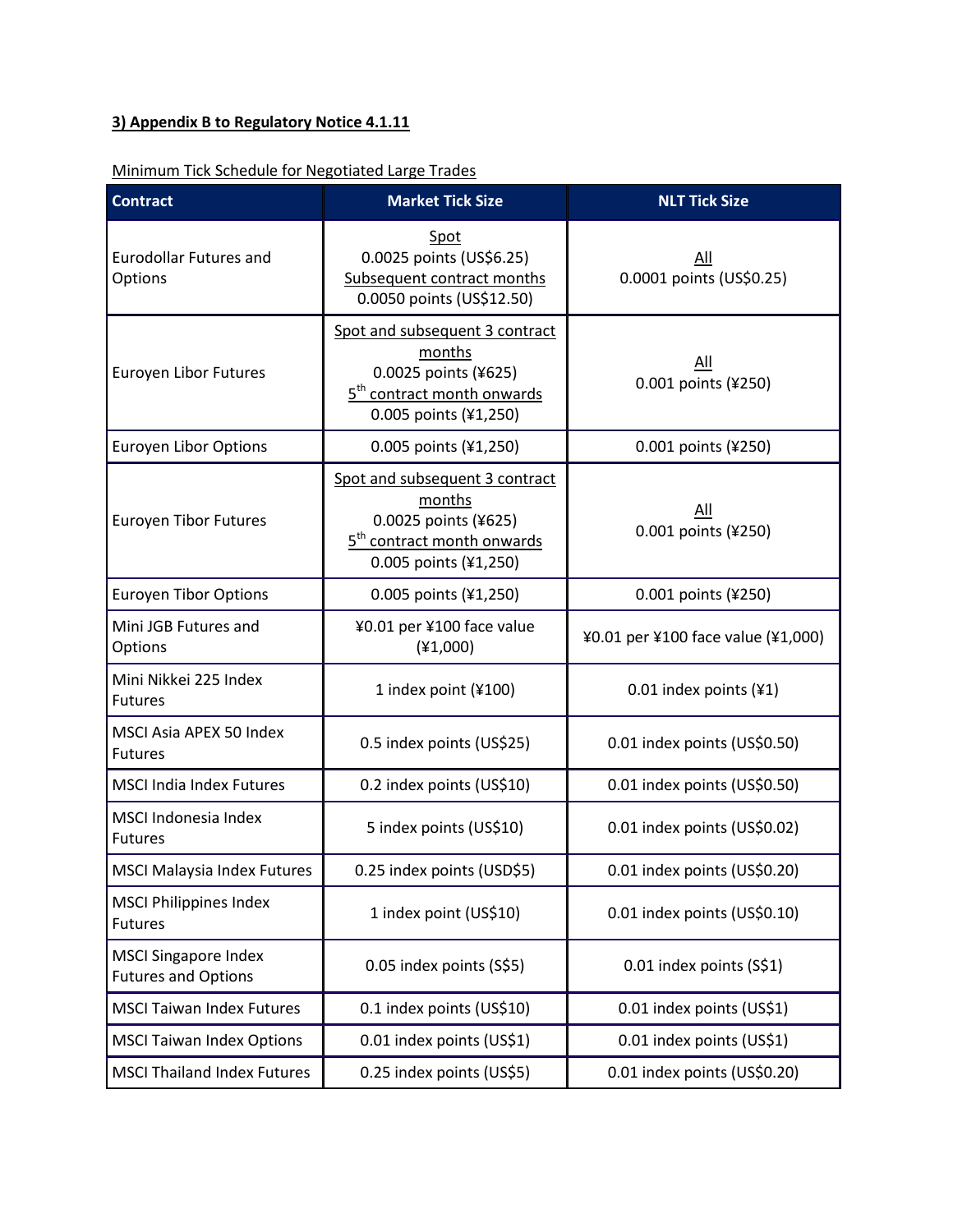| <b>Contract</b>                                                                                 | <b>Market Tick Size</b>     | <b>NLT Tick Size</b>      |
|-------------------------------------------------------------------------------------------------|-----------------------------|---------------------------|
| Nikkei 225 Index Futures                                                                        | 5 index points (¥2,500)     | 0.01 index points (¥5)    |
| Nikkei 225 Index Options                                                                        | 1 index point (¥500)        | 0.01 index points (¥5)    |
| Nikkei Stock Average<br><b>Dividend Point Index Futures</b>                                     | 0.1 index points $(41,000)$ | 0.01 index points (¥100)  |
| SGX API 4 FOB Richards Bay<br><b>Coal Futures</b>                                               | US\$0.01 per metric tonne   | US\$0.01 per metric tonne |
| <b>SGX API 5 FOB NewCastle</b><br><b>Coal Futures</b>                                           | US\$0.01 per metric tonne   | US\$0.01 per metric tonne |
| SGX API 8 CFR China Coal<br><b>Index Futures</b>                                                | US\$0.01 per metric tonne   | US\$0.01 per metric tonne |
| <b>SGX AUD/JPY Futures</b>                                                                      | ¥0.01 (¥250)                | ¥0.01 (¥250)              |
| <b>SGX AUD/USD Futures</b>                                                                      | US\$0.0001 (US\$2.50)       | US\$0.0001 (US\$2.50)     |
| <b>SGX Baltic Capesize Time</b><br>Charter Average (4 routes)<br><b>Futures</b>                 | US\$1 per day               | US\$1 per day             |
| <b>SGX Options on Baltic</b><br>Capesize Time Charter<br>Average (4 routes) Futures<br>Contract | US\$0.01 per day            | US\$0.01 per day          |
| <b>SGX Baltic Capesize Time</b><br>Charter Average (5 routes)<br><b>Futures</b>                 | US\$1 per day               | US\$1 per day             |
| <b>SGX Options on Baltic</b><br>Capesize Time Charter<br>Average (5 routes) Futures             | US\$0.01 per day            | US\$0.01 per day          |
| <b>SGX Baltic Capesize Voyage</b><br><b>C5 Route Futures Contract</b>                           | US\$0.01 per metric tonne   | US\$0.01 per metric tonne |
| <b>SGX Baltic Handysize Time</b><br><b>Charter Average Futures</b>                              | US\$1 per day               | US\$1 per day             |
| <b>SGX Options on Baltic</b><br>Handysize Time Charter<br><b>Average Futures Contract</b>       | US\$0.01 per day            | US\$0.01 per day          |
| <b>SGX Baltic Panamax Time</b><br><b>Charter Average Futures</b>                                | US\$1 per day               | US\$1 per day             |
| <b>SGX Options on Baltic</b><br>Panamax Time Charter<br>Average Futures Contract                | US\$0.01 per day            | US\$0.01 per day          |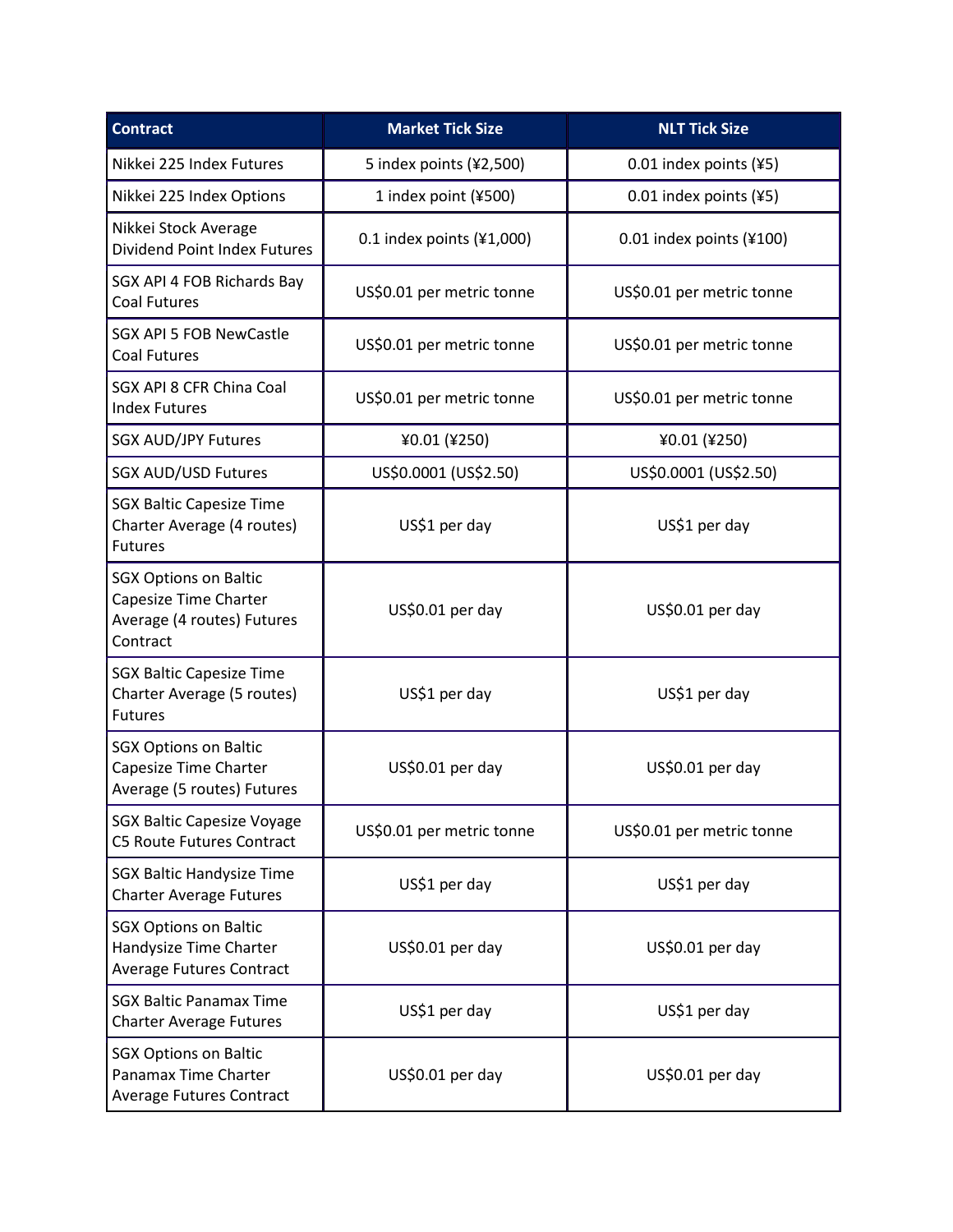| <b>Contract</b>                                                                          | <b>Market Tick Size</b>                                                                                                                          | <b>NLT Tick Size</b>                        |
|------------------------------------------------------------------------------------------|--------------------------------------------------------------------------------------------------------------------------------------------------|---------------------------------------------|
| <b>SGX Baltic Supramax Time</b><br><b>Charter Average Futures</b>                        | US\$1 per day                                                                                                                                    | US\$1 per day                               |
| <b>SGX Options on Baltic</b><br>Supramax Time Charter<br><b>Average Futures Contract</b> | US\$0.01 per day                                                                                                                                 | US\$0.01 per day                            |
| <b>SGX CNY/SGD Futures</b>                                                               | S\$0.0001 per 10 Chinese yuan<br>(S\$5)                                                                                                          | S\$0.0001 per 10 Chinese yuan (S\$5)        |
| <b>SGX CNY/USD Futures</b>                                                               | US\$0.0001 per 10 Chinese yuan<br>(US\$5)                                                                                                        | US\$0.0001 per 10 Chinese yuan<br>(US\$5)   |
| <b>SGX EUR/CNH Futures</b>                                                               | CNH 0.0001 (CNH 10)                                                                                                                              | CNH 0.0001 (CNH 10)                         |
| <b>SGX FOB Singapore SLInG</b><br><b>LNG Futures</b>                                     | S\$0.001 per mmBtu                                                                                                                               | S\$0.001 per mmBtu                          |
| SGX FTSE China A50 Index<br><b>Futures</b>                                               | 2.5 index points (US\$2.50)                                                                                                                      | 0.01 index points (US\$0.01)                |
| <b>SGX FTSE China A50 Index</b><br><b>Options</b>                                        | For options premium below 100<br>points: 1 index point (US\$1)<br>For options premium equal to or<br>above 100 points: 5 index points<br>(US\$5) | 0.01 index points (US\$0.01)                |
| <b>SGX Fuel Oil futures</b>                                                              | US\$0.10 per tonne                                                                                                                               | US\$0.10 per tonne                          |
| SGX Hot-Rolled Coil (HRC)<br><b>Steel CFR ASEAN Index</b><br><b>Futures</b>              | US\$0.01 per metric tonne                                                                                                                        | US\$0.01 per metric tonne                   |
| SGX ICIS LLDPE CFR China<br><b>Index Futures</b>                                         | US\$0.01 per metric tonne                                                                                                                        | US\$0.01 per metric tonne                   |
| SGX ICIS LLDPE CFR S.E.Asia<br><b>Index Futures</b>                                      | US\$0.01 per metric tonne                                                                                                                        | US\$0.01 per metric tonne                   |
| SGX ICIS PP Flat Yarn (Raffia)<br><b>CFR China Index Futures</b>                         | US\$0.01 per metric tonne                                                                                                                        | US\$0.01 per metric tonne                   |
| SGX ICIS PP Flat Yarn (Raffia)<br>CFR S.E.Asia Index Futures                             | US\$0.01 per metric tonne                                                                                                                        | US\$0.01 per metric tonne                   |
| <b>SGX IHS McCloskey</b><br>Indonesian Sub-Bit FOB Index<br><b>Futures</b>               | US\$0.01 per metric tonne                                                                                                                        | US\$0.01 per metric tonne                   |
| <b>SGX INR/USD Futures</b>                                                               | 0.01 US cents per 100 rupees<br>(US\$2)                                                                                                          | 0.001 US cents per 100 rupees<br>(US\$0.20) |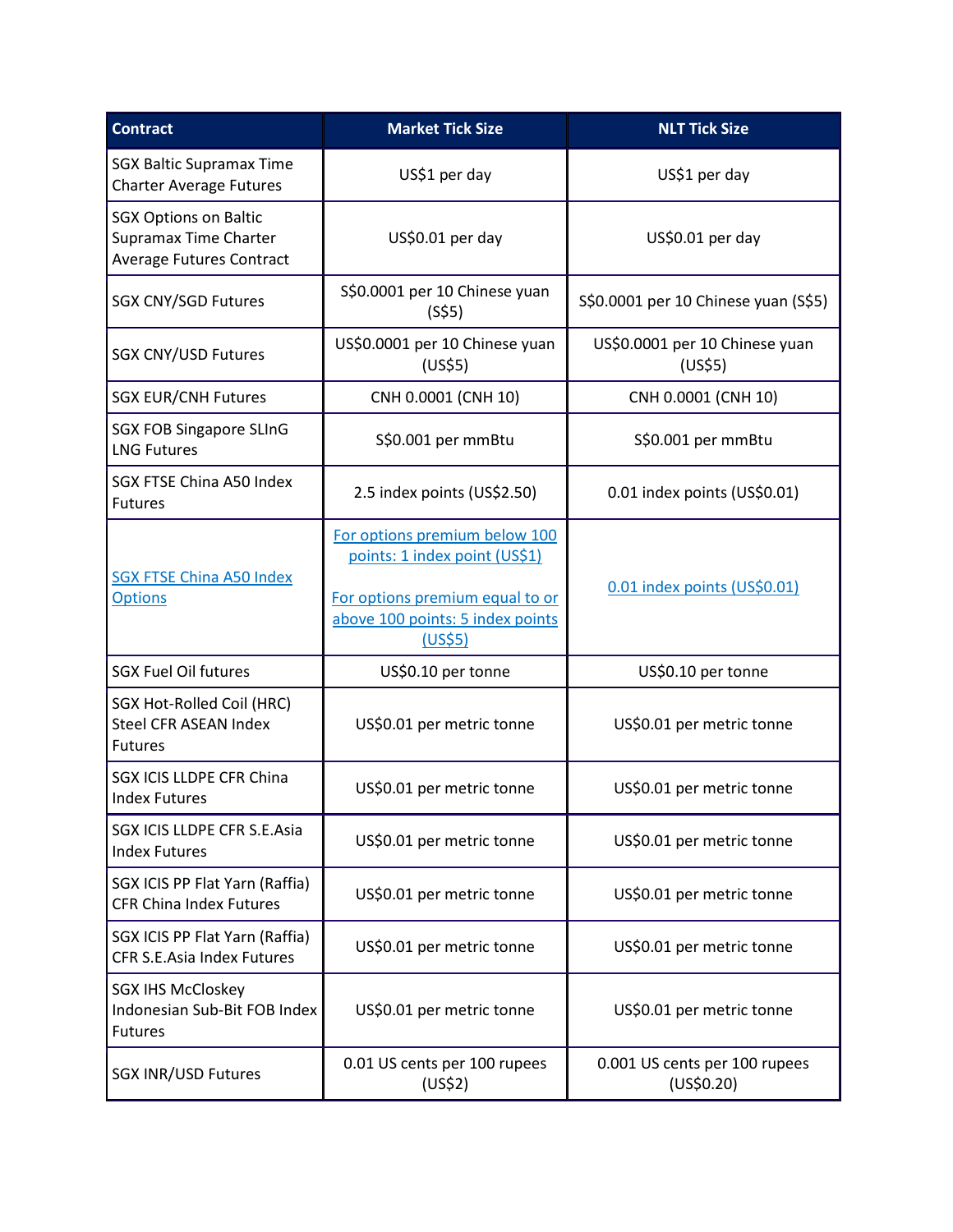| <b>Contract</b>                                                        | <b>Market Tick Size</b>                                                                                                                                           | <b>NLT Tick Size</b>                          |
|------------------------------------------------------------------------|-------------------------------------------------------------------------------------------------------------------------------------------------------------------|-----------------------------------------------|
| <b>SGX Option on INR/USD</b><br><b>Futures</b>                         | 0.01 US cents per 100 rupees<br>(US\$2)                                                                                                                           | 0.001 US cents per 100 rupees<br>(US\$0.20)   |
| <b>SGX KRW/JPY Futures</b>                                             | ¥0.01 per 1,000 Korean won<br>$(*250)$                                                                                                                            | ¥0.01 per 1,000 Korean won (¥250)             |
| <b>SGX KRW/USD Futures</b>                                             | US\$0.0001 per 1,000 Korean<br>won (US\$2.50)                                                                                                                     | US\$0.0001 per 1,000 Korean won<br>(US\$2.50) |
| SGX MB Iron Ore CFR China<br>(58% FE Fines) Index Futures              | US\$0.01 per metric tonne                                                                                                                                         | US\$0.01 per metric tonne                     |
| <b>SGX MSCI China Free Index</b><br><b>Futures</b>                     | 2 index points (US\$10)                                                                                                                                           | 0.01 index points                             |
| SGX MSCI China Free Index<br>Options                                   | For premium < 100 index points:<br>minimum tick of 0.5 index points<br>(US\$2.5).<br>For premium $\geq 100$ points:<br>minimum tick of 2 index points<br>(US\$10) | 0.01 index points                             |
| SGX Nifty 50 Index Futures                                             | 0.5 index points (US\$1)                                                                                                                                          | 0.01 index points (US\$0.02)                  |
| SGX Nifty 50 Index Options                                             | 0.5 index points (US\$1)                                                                                                                                          | 0.01 index points (US\$0.02)                  |
| <b>SGX Nifty Bank Index Futures</b>                                    | 2 index points (US\$2)                                                                                                                                            | 0.01 index points (US\$0.01)                  |
| <b>SGX Nifty CPSE Index Futures</b>                                    | 1 index point (US\$5)                                                                                                                                             | 1 index point (US\$5)                         |
| <b>SGX Nifty IT Index Futures</b>                                      | 5 index points (US\$5)                                                                                                                                            | 1 index point (US\$1)                         |
| SGX Nifty Midcap 50 Index<br><b>Futures</b>                            | 1 index point (US\$5)                                                                                                                                             | 0.01 index points (US\$0.05)                  |
| <b>SGX Panamax Route P2A</b><br><b>Timecharter Futures</b><br>Contract | US \$1 per day                                                                                                                                                    | US \$1 per day                                |
| <b>SGX Panamax Route P3A</b><br><b>Timecharter Futures</b><br>Contract | US \$1 per day                                                                                                                                                    | US \$1 per day                                |
| <b>SGX PLATTS Benzene FOB</b><br>Korea Futures Contract                | US\$0.01 per metric tonne                                                                                                                                         | US\$0.01 per metric tonne                     |
| <b>SGX Platts Dated Brent Index</b><br><b>Futures</b>                  | US\$0.01 per barrel                                                                                                                                               | US\$0.01 per barrel                           |
| <b>SGX Platts Gasoil FOB</b><br>Singapore Index Futures                | US\$0.01 per barrel                                                                                                                                               | US\$0.01 per barrel                           |
| <b>SGX Platts Iron Ore CFR</b>                                         | US\$0.0001 per dry metric tonne                                                                                                                                   | US\$0.0001 per dry metric tonne unit          |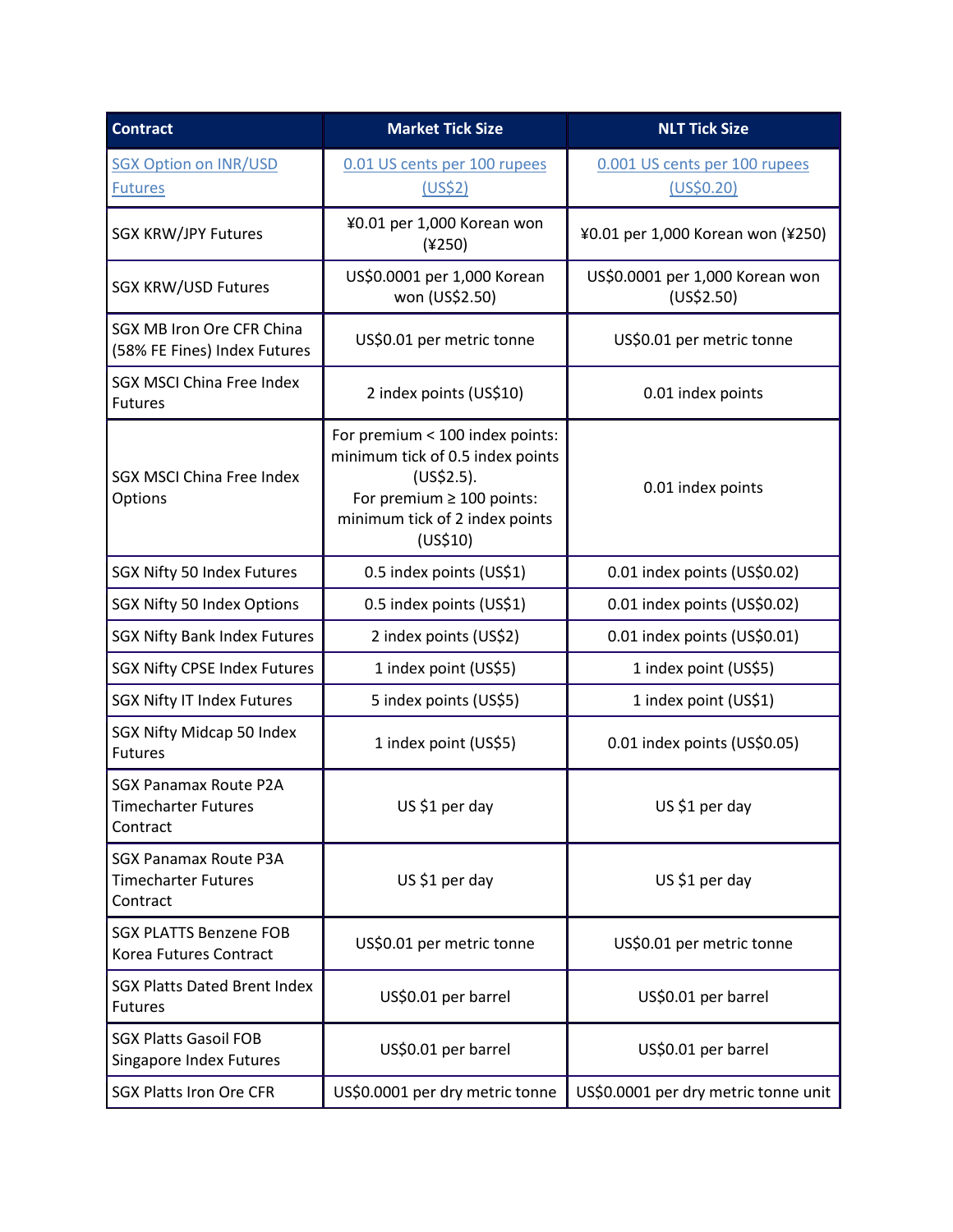| <b>Contract</b>                                                                                    | <b>Market Tick Size</b>                  | <b>NLT Tick Size</b>                  |
|----------------------------------------------------------------------------------------------------|------------------------------------------|---------------------------------------|
| China (Lump Premium) Index<br><b>Futures</b>                                                       | unit                                     |                                       |
| <b>SGX Platts Kerosene FOB</b><br>Singapore Index Futures                                          | US\$0.01 per barrel                      | US\$0.01 per barrel                   |
| <b>SGX Platts Naphtha CFR</b><br>Japan Index Futures                                               | US\$0.01 per metric tonne                | US\$0.01 per metric tonne             |
| <b>SGX PLATTS PX CFR China</b><br><b>Index Futures</b>                                             | US\$0.01 per metric tonne                | US\$0.01 per metric tonne             |
| <b>SGX Platts Singapore Fuel Oil</b><br>180cst Index Futures                                       | US\$0.01 per metric tonne                | US\$0.01 per metric tonne             |
| <b>SGX Platts Singapore Fuel Oil</b><br>380cst Index Futures                                       | US\$0.01 per metric tonne                | US\$0.01 per metric tonne             |
| <b>SGX Robusta Coffee Futures</b>                                                                  | US\$ 1 per tonne                         | US\$ 1 per tonne                      |
| <b>SGX SGD/CNH Futures</b>                                                                         | CNH 0.0001 (CNH 10)                      | CNH 0.0001 (CNH 10)                   |
| <b>SGX SICOM RSS3 Futures</b>                                                                      | US\$0.001 per kg                         | US\$0.001 per kg                      |
| <b>SGX SICOM TSR20 Futures</b>                                                                     | US\$0.001 per kg                         | US\$0.001 per kg                      |
| <b>SGX Singapore Regrade</b><br><b>Spread Futures</b>                                              | US\$0.01 per barrel                      | US\$0.01 per barrel                   |
| <b>SGX Singapore Visco Spread</b><br><b>Futures</b>                                                | US\$0.01 per metric tonne                | US\$0.01 per metric tonne             |
| <b>SGX THB/USD Futures</b>                                                                         | US\$0.005 per 1,000 Thai baht<br>(US\$5) | US\$0.005 per 1,000 Thai baht (US\$5) |
| <b>SGX TSI CFR China Premium</b><br><b>JM25 Coking Coal Futures</b>                                | US\$0.01 per metric tonne                | US\$0.01 per metric tonne             |
| <b>SGX TSI FOB Australia</b><br><b>Premium Coking Coal Futures</b>                                 | US\$0.01 per metric tonne                | US\$0.01 per metric tonne             |
| SGX TSI Iron Ore CFR China<br>(58% FE Fines) Index Futures                                         | US\$0.01 per metric tonne                | US\$0.01 per metric tonne             |
| SGX TSI Iron Ore CFR China<br>(62% FE Fines) Index Futures                                         | US\$0.01 per metric tonne                | US\$0.01 per metric tonne             |
| SGX Options on TSI Iron Ore<br>CFR China (62% FE Fines)<br><b>Index Futures Option</b><br>Contract | US\$0.01 per metric tonne                | US\$0.01 per metric tonne             |
| <b>SGX TWD/USD Futures</b>                                                                         | US\$0.0001 per 10 TW\$ (US\$10)          | US\$0.0001 per 10 TW\$ (US\$10)       |